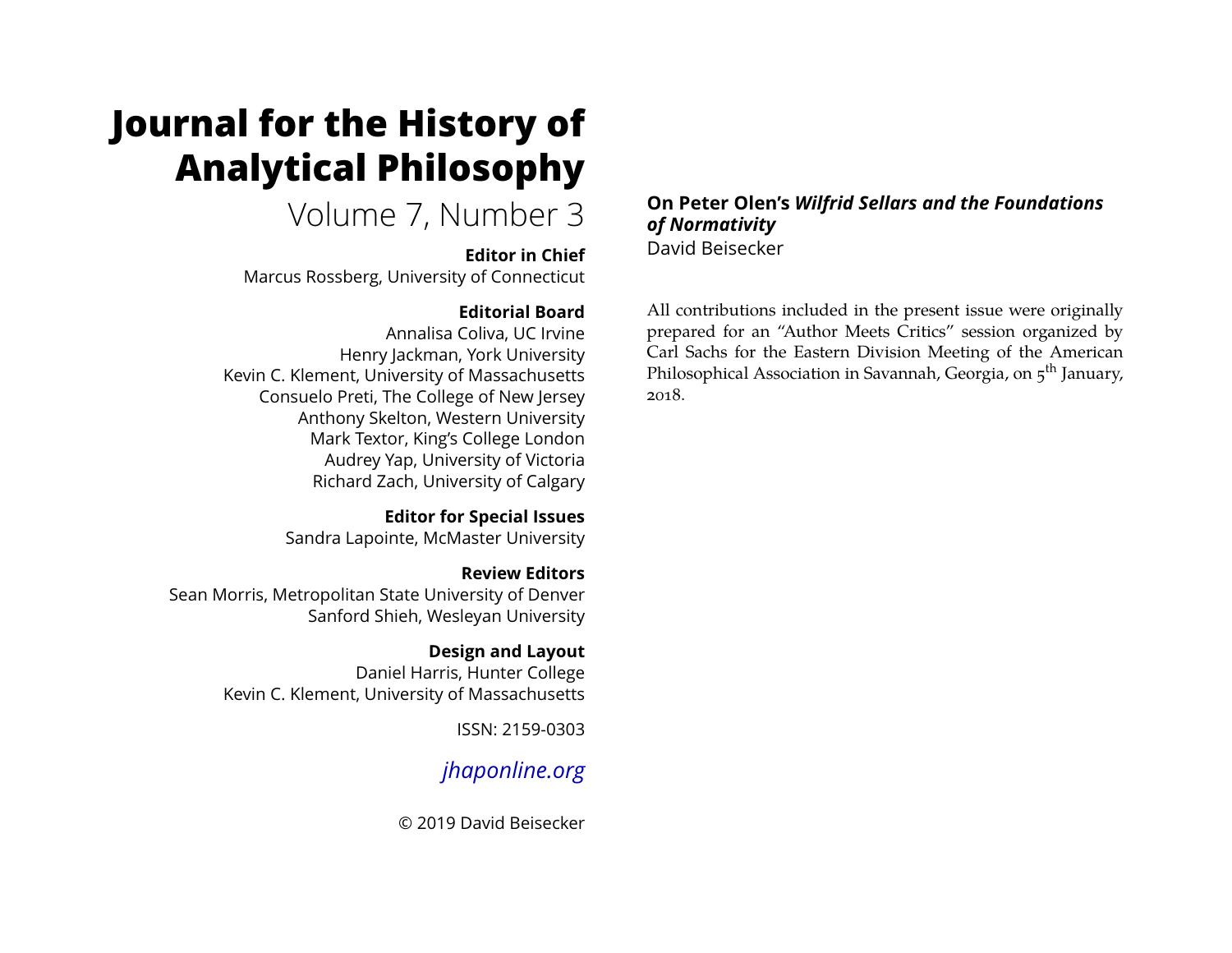# **On Peter Olen's** *Wilfrid Sellars and the Foundations of Normativity*

# David Beisecker

1. There is, I suppose, a certain risk associated with becoming a prominent philosopher—the sort of scholar for whom conference sessions are organized and philosophical societies are named. That would be that one day, years after you are no longer around to explain yourself, someone will come along and subject your earliest written forays to intense critical examination, and go "what is this?!" To which we should perhaps reassuringly remind ourselves that philosophy is a long and hard slog, that it advances only by fits and starts, and that we should never expect settled wisdom to spring forth, fully formed, upon initial expression.

2. Such is the situation with Peter Olen's *Wilfrid Sellars and the Foundations of Normativity* (2016). It is the first (and to my knowledge, so far only) sustained investigation into the early phase of Wilfrid Sellars's writings, a phase characterized by Sellars's efforts to develop and defend some notion of a "Pure Pragmatics" within the "New Way of Words." And in those early (pre-1950) articles, Olen points to much that might look strange to scholars more familiar with the mature work for which Sellars is justly esteemed. While those early articles contain a few ideas that might retrospectively be identified as inchoate expressions of thought that reappears in later work, Olen effectively shows that those ideas don't sit happily within the overall Carnapian framework in which Sellars is working. That in part explains their rather tepid reception by Sellars's colleagues and interlocutors, which Olen documents in a chapter and in the several previously unpublished letters he includes as an appendix. This is all very fascinating. If there is anything in the following comments that are critical, please understand that they are not offered as a wither-

ing indictment of Olen's work. Anybody with a genuine interest in the historical Sellars (as opposed to just a passing, dilettantish interest in Sellarsian themes) will have to take Olen's book most seriously.

### **1.**

3. Let's begin with a gentle criticism. From what I can discern, the story behind the early articles in question goes something like this. They are characterized by a preoccupation with carving out a distinct role for philosophy to play as a pure, formal, or non-factual enterprise—though as Olen points out, Sellars isn't altogether clear on what is meant here (62). Still, as Sellars and his contemporaries at the University of Iowa understand it, in order to live up to their ideal of purity, properly philosophical inquiry must be altogether free of descriptive content; it shouldn't appeal to any matters of mundane descriptive fact. This they see—at least in ambition—in the work of Carnap. However, whereas Carnap's pure semantics includes treatments of notions like truth and validity, it doesn't include any parallel treatments of verification or confirmation. Given that positivist epistemology rests on such notions, this might seem troubling. Absent a proper philosophical—where 'proper' is understood as 'formal' -- unpacking of these notions, it would seem that logical positivism has altogether abandoned the field of epistemology to descriptive psychology. Hence the need to supplement Carnap's picture with notions coming from a so-called "pure pragmatics." Sellars's contribution then is to define a "co-ex" predicate in order to capture the idea that some observation sentence has been directly verified within a subject's experience. Then, after picking out a class of sentences that are so verified, he introduces extra-logical rules of "conformation" in order to capture a further notion of confirmation.

4. The specific details here do not need to concern us, though from our rarefied, retrospective vantage we can discern in this at-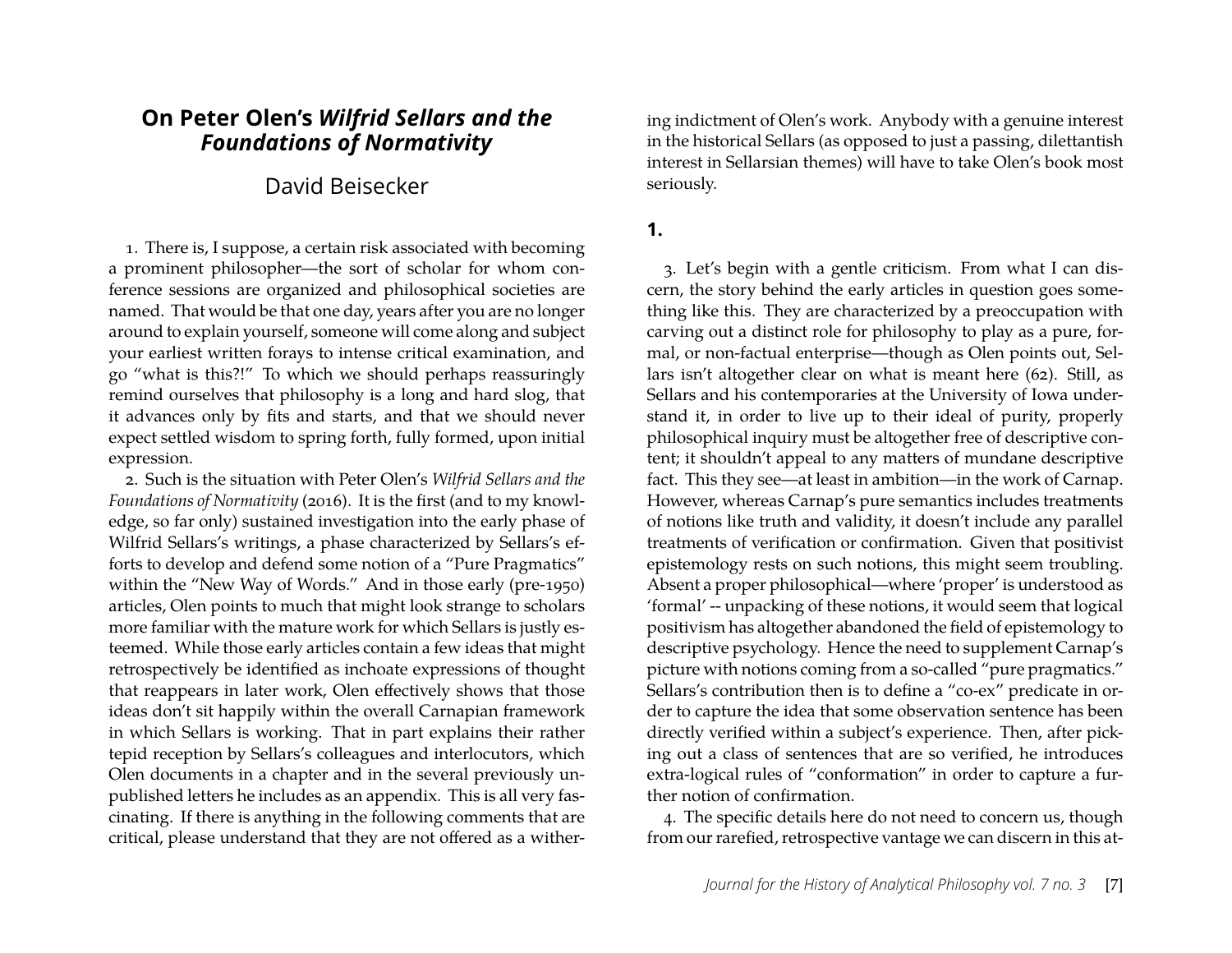tempt foreshadowing of Sellars's later notions of language-entry rules and material rules for intra-linguistic transitions. The overall point is that not only the language of logic, but also that of epistemology, needs to be de-psychologized, and Sellars intends pure pragmatics to be the mechanism to accomplish that feat. Now that strikes me as a fairly straightforward motivation for pure pragmatics. Sellars sees that Carnap's formal languages, in order to be useful to the practicing real-world scientist, would need to be supplemented by notions of verification and confirmation, and then he proceeds to "sanitize" (that is, render safe for philosophical consumption) those notions by means of the co-ex predicate and rules of conformation.

5. Though it appears to be in general agreement with the one I just gave, Olen's story is more nuanced and adds what appear to me to be a couple of gratuitous epicycles. His account makes much of what he calls an "Iowa misreading" of Carnap's semantics. Despite pretty clear evidence to the contrary, Sellars's colleagues at Iowa (chiefly Bergmann and Hall) took it that Carnap's allegiance to some ideal of pure formalism precluded him from allowing the semantic rules in a logical metalanguage to refer to extra-linguistic objects (25, 27). Hence the Iowans suspected that Carnap's concepts of pure syntax and semantics lose contact with any applicable notion of a world that a given target language is purportedly about; it is caught in what Olen calls a "linguacentric predicament" (24). The early Sellars then steps in to restore the necessary friction with a world by introducing his concepts of pure pragmatics: the co-ex predicate and rules of conformation.

6. In short, on Olen's telling of the tale, Sellars's pure pragmatics is driven primarily by a misreading of Carnap—by a failure to see that Carnap actually allows for logical rules of designation to refer to extra-linguistic entities (7). Once we correct for the misreading, then we do not need to add the co-ex predicate and rules of conformation in order to ensure that the language in question is "empirically meaningful" or "responsive to material restrictions" (49, 52). To be sure, it is interesting to hear that Sellars and his colleagues at Iowa might have been caught in the grip of a misunderstanding of Carnap. It is also interesting to observe how this failure (or stubborn reluctance) to acknowledge the language-world representationalism built into Carnap's rules of designation might have prompted Sellars to seek an account of semantic content that is more inferentialist in orientation. If so, then the misreading is certainly an inspired one! Nevertheless, my worry is that I don't quite see how the Iowa misreading looms so large in the case for pure pragmatics. Rather than being premised upon a mistaken view of logical rules, in which language appears to lose touch with extra-linguistic reality, why can't pure pragmatics simply be motivated instead by an omission on Carnap's part to give formal treatments of epistemological concepts like verification and confirmation? This concern would seem to be a more direct and fundamental one, which survives even after one corrects for the Iowa misreading. Moreover, such a motivation certainly seems more in line with the early articles under consideration, given their abiding concern with the utter de-psychologization of the concepts of epistemology (see especially the first two paragraphs of "Pure Pragmatics and Epistemology" [\(Sellars 1947\)](#page-7-0)). Perhaps I'm missing something here about the Iowa misreading and its connection to epistemology, in which case I'm perfectly happy to recast this gentle criticism in more psychologistic terms—as a mere autobiographical expression of bewilderment, which others may feel free to ignore.

#### **2.**

7. In any event, it is clear that by the late 1940s, Sellars has given up any pretense to Carnapian "straight-edge" commitments to the purity of philosophy. That is probably a good thing, because as Olen remarks, even in the early articles we can find Sellars resting his pure pragmatics on several claims that certainly look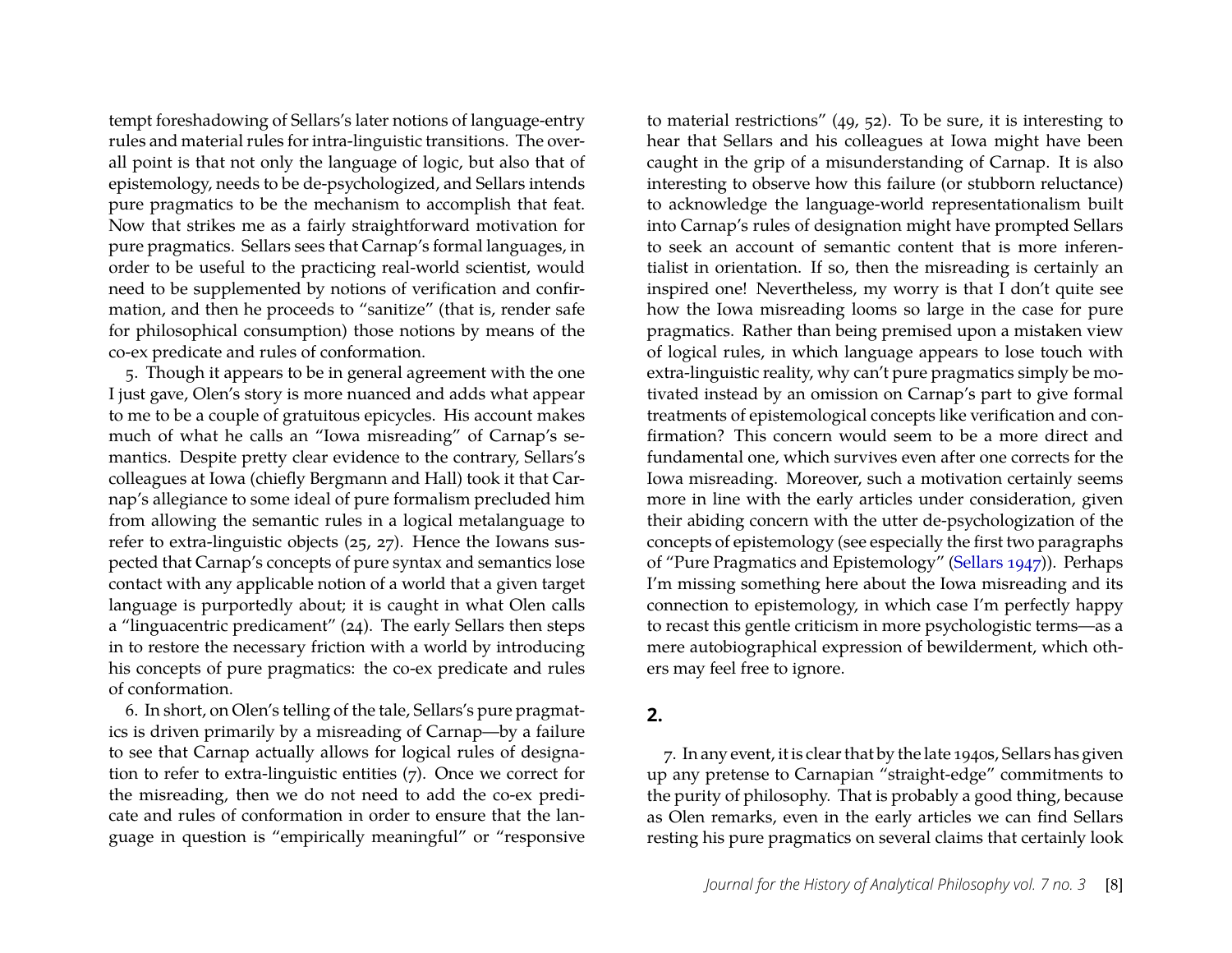to be straightforwardly factual statements about language and its application to the world. Olen also points out (e.g., 69) that a key point in this transition is the article, "Language, Rules and Behavior" [\(Sellars 1950;](#page-7-1) hereafter *[LRB](#page-7-1)*), which begins with the utter renunciation of the strident anti-psychologism that animated his earlier work. Instead, Sellars wishes to situate his thought within an overall behavioristic framework, though one that is supplemented with elements of rationalistic psychology. What is called for now, is an adequate *science* of rule-governed behavior that does justice to the sorts of creatures that we are. And it is our task as philosophers of mind, language, and knowledge to furnish us with the basic conceptual framework that will pave the way towards such a normative science.

8. This brings us to what I take to be a rather curious and unfortunate gap in Olen's narrative. Given its pivotal role in the evolution of Sellars's thought, Olen would have done well to provide us with more context surrounding the circumstances of the publication of that particular article. I commend him for bringing to light and including within his appendix what appears to be a first draft of that article, a previously unpublished manuscript simply entitled "Psychologism," in which Sellars describes how the "free" linguistic activity of a scientist constructing an artificial language can "gear in" to her "tied" linguistic habits. Olen's book might be worth it for that inclusion alone. But what I would wish to see more of is a discussion about how that manuscript relates to the eventual development of *[LRB](#page-7-1)*.

9. Here's why that's important (or rather, why I find it interesting). LRB appeared in a volume devoted to John Dewey on the occasion of his 90<sup>th</sup> birthday, and edited by Sidney Hook. Along with a charming account of Dewey's interrogation of Trotsky in Mexico, that volume also includes Morton White's famous "The Analytic and the Synthetic: An Untenable Dualism" (widely regarded as a better expression of the thoughts behind Quine's "Two Dogmas"). Now the question immediately arises: of all folk, why would *Sellars* have been invited to contribute to *that*

volume? Up until that time, Sellars expresses no great affinity for pragmatism. While there is something of a cottage industry going on today linking Sellars thematically to pragmatist thought, Sellars himself doesn't self-identify as a pragmatist [\(Sachs 2018\)](#page-7-2). Here's what he says in the introduction of his 1974 Dewey Lecture at Notre Dame:

I cut my teeth on issues dividing idealists and realists, and the various schools of realism. I learned about them at my father's knee, and perhaps for that reason, never got into pragmatism. My father regarded it as shifty, ambiguous, and indecisive. You remember Lovejoy's thirteen varieties of pragmatism, well, he thought that there were a continuum of pragmatisms . . . Pragmatism seemed all method and no results.

#### But then he continues:

It wasn't until I began to think my own thoughts that I ran across Dewey, and began to read him. It wasn't easy-going, certainly lacking the deceptive clarity of the British Empiricists, but certainly not as opaque as Hegel. He caught me at a time when I was moving away from the Myth of the Given, and those of you who are aware of the stress that I lay on the mythical character of the given must understand surely that I must have been addicted to this myth in order to react so violently against it. And that would indeed be true. I am tempted to associate the phrase "the myth of the Given" with what Dewey called "the myth of antecedent reality." And I suspect there is some connection there. And I was also rediscovering the coherence theory of meaning. It was Dewey's idealistic background which intrigued me the most. I found similar themes in Royce, and later Peirce. I was astonished at what I had missed! Although I consider myself a scientific realist, Dewey's World of Experience is very much akin to what I call the Manifest Image of Man in the World, which is really the gateway, as I see it, to Scientific Realism. One of my father's early papers was called "Whose Experience?" He implied that the answer had to be 'your experience' or 'my experience.' But Dewey of course would have replied 'our experience,' for intersubjectivity and community were at the center of his thought, as they are of mine.

[\(Sellars 1973–74,](#page-7-3) 5:00–8:30; compare also [Sellars](#page-7-4) [1979,](#page-7-4) 1–2)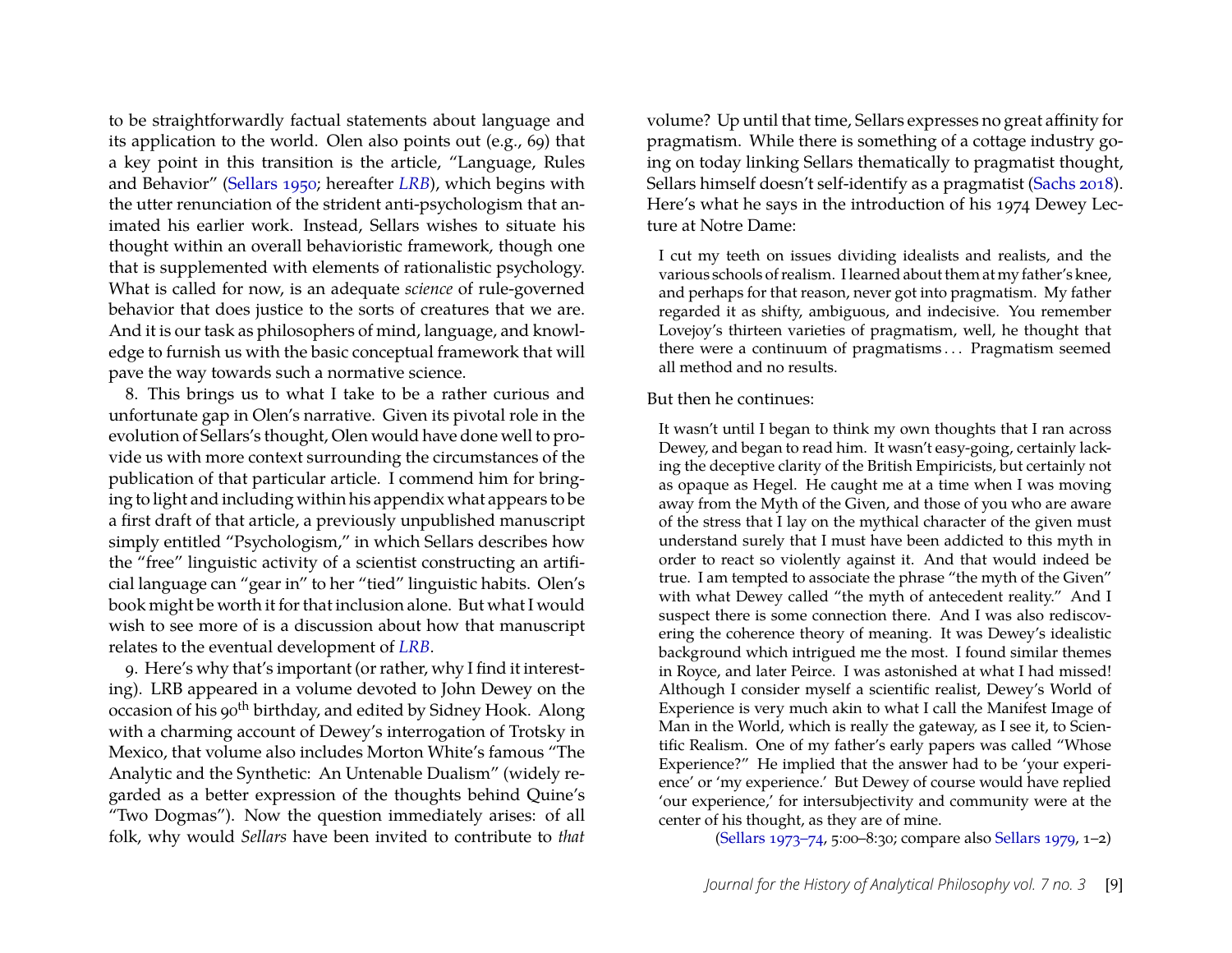10. So when did Sellars read Dewey, and what exactly was it that he found so astonishing? The following passage in *[LRB](#page-7-1)* furnishes us with a clue:

The above discussion enables us to understand why certain regulists who, owing to a failure to distinguish clearly between tied and rule-regulated symbol activity, push the latter beyond its proper limits [and?] are tempted to hold that the meaningful use of language rests on an intuitive cognition unmediated by symbols. Action on a rule presupposes cognition, and if confusion leads these philosophers to conceive of all symbol behavior as in principle that is, parroting aside—rule-regulated, then they are committed to the search for an extra-symbolic mode of cognition to serve as the tie between meaningful symbol behavior and the world. This link is usually found, even by regulists who have been decisively influenced by behaviorism, in a conception of the *cognitive given-ness of sense data*. It must, of course, be confessed that these toughminded empiricists rarely formulate such a doctrine of cognitive awareness in so many words—and might even disown it—but the careful student can frequently find it nestling in their arguments.

*Here we must pay our respects to John Dewey, who has so clearly seen that the conception of the cognitive given-ness of sense-data is both the last stand and the entering wedge of rationalism.* Thus since anything which can be called cognition involves classification, the conception of the cognitive given-ness of sense-data involves as a necessary condition the given-ness of universals. But once the unwary empiricist commits himself to the given-ness of universals—even if only sense-universals- he has taken the first step on a path which, unless he shuts his eyes and balks like a mule, will lead him straight into the arms of the traditional synthetic *a priori*.

(*[LRB](#page-7-1)*, 304–05, emphasis mine)

I apologize for the length of that passage; it's just that I myself find it astonishing as well. Are we to conclude from it that Sellars is giving Dewey explicit credit for those "meditations Hegeliennes" that will eventually flower into "Empiricism and the Philosophy of Mind" [\(1956;](#page-7-5) hereafter *[EPM](#page-7-5)*)?<sup>[1](#page-4-0)</sup> It sure looks that way! And where might we find Dewey ever expressing anything like the thought that Sellars ascribes to him?

11. The obvious place to look is *Experience and Nature* [\(Dewey](#page-7-7) [1929\)](#page-7-7), which opens up with a rather blunt rejection of the sensory given. "To argue from an experience 'being an experience' to what it is of and about is warranted by no logic, even though modern thought has attempted it a thousand times." [\(Dewey](#page-7-7) [1929,](#page-7-7) 4) Indeed, *Experience and Nature* is replete with passages that express not only rejections of the framework of givenness, but do so in a strikingly Sellarsian key. Consider the following:[2](#page-4-1)

Psychology, which reflects the old dualistic separation of mind from nature, has made current the notion that the processes which terminate in knowledge fare forth from innocent sensory data, or

When philosophers have insisted upon the certainty of the immediately and focally present of "given" and have sought indubitable immediate existential data upon which to build, they have always unwittingly passed from the existential to the dialectical; they have substituted a general character for an immediate this. For the immediately given is always the dubious; it is always a matter for subsequent events to determine, or assign character to. It is a cry for something not given, a request addressed to fortune, with the pathos of a plea or the imperiousness of a command. It were, conceivably, "better" that nature should be finished through and through, a closed mechanical or closed teleological structure, such as philosophic schools have fancies. But in that case the flickering candle of consciousness would go out. [\(Dewey 1929,](#page-7-7) 8)

The notion that sensory affections discriminate and identify themselves, apart from discourse, as being colors and sounds, etc., and thus *ipso facto* constitute certain elementary modes of knowledge, even though it only be knowledge of their own existence, is inherently so absurd that it would never have occurred to any one to entertain it, were it not for certain preconceptions about mind and knowledge. [\(Dewey 1929,](#page-7-7) 212)

<span id="page-4-0"></span><sup>1</sup>Richard [Bernstein](#page-7-6) [\(2010,](#page-7-6) 97) suggests that Peirce also anticipates Sellars's

rejection of the myth of the given in his early 1868 series in the *Journal of Speculative Philosophy*. While I tend to agree, I have yet to see any evidence that those articles had anything like the *direct* influence upon Sellars that I am here suggesting Dewey had.

<span id="page-4-1"></span><sup>2</sup>Here are just a couple more (with thanks to Preston Stovall for calling the second to my attention):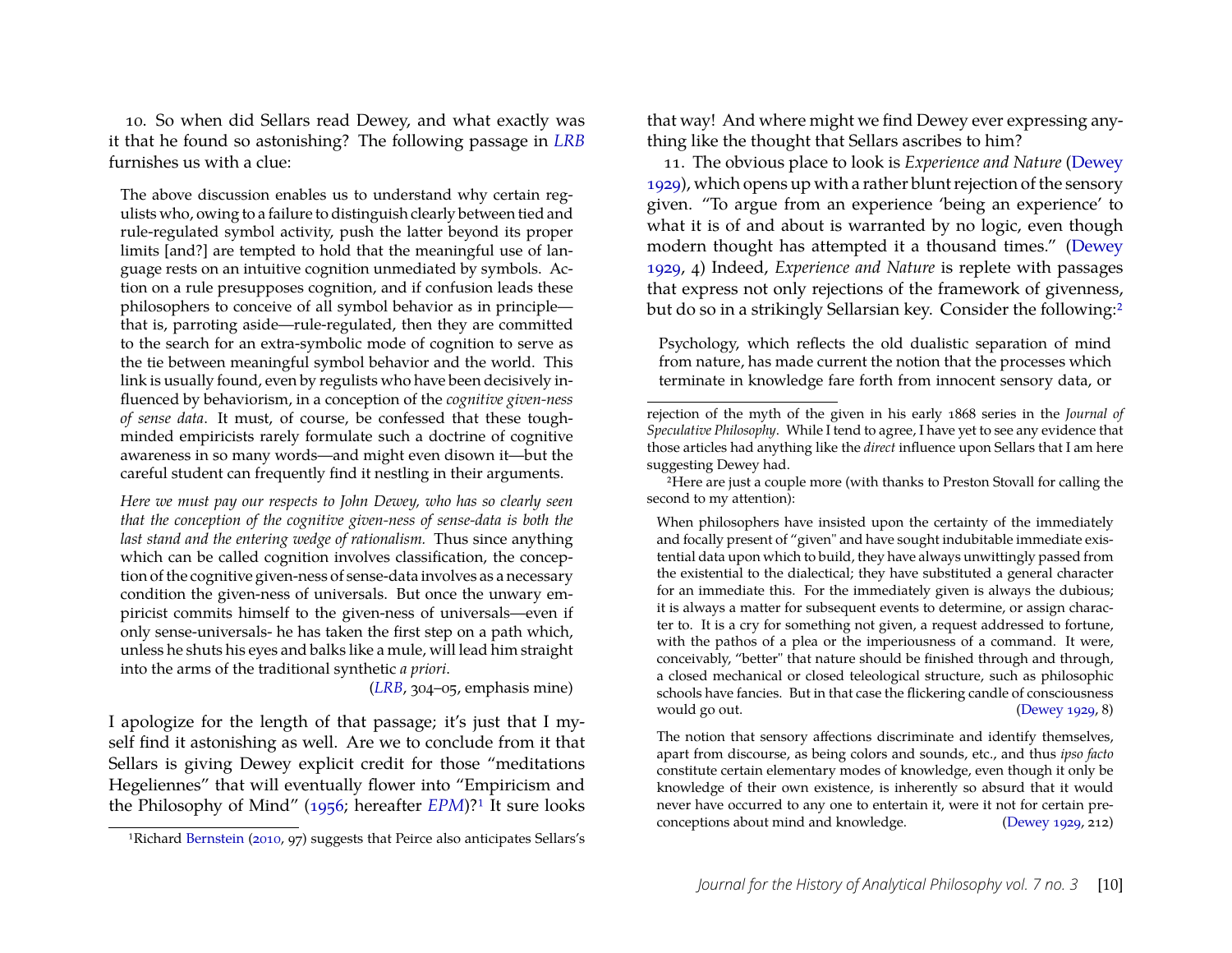from pure logical principles, or from both together, as original starting points and material. As a natural history of mind this notion is wholly mythological. All knowing and effort to know starts from some belief, some received and asserted meaning which is a deposit of prior experience, personal and communal. In every instance, from passing query to elaborate scientific undertaking, the art of knowing criticizes a belief which has passed current as genuine coin. It terminates when freer, richer and more secure objects of belief are instituted as goods of immediate experience. The operation is one of doing and making in the literal sense. Starting from one good, treated as apparent and questionable, and ending in another which is tested and substantiated, the final act of knowing is acceptance and intellectual appreciation of what is significantly conclusive. [\(Dewey 1929,](#page-7-7) 346–47)

Such a passage could be taken as a precis of *[LRB](#page-7-1)*, especially for its emphasis upon our habits of thought being the product of communal mediation or training. Recall Sellars's laudatory comment in the introduction to his Dewey lecture quoted above; for Dewey (as for Sellars), "experience" is not just yours or mine, but "ours."

12. There are other signs that *Experience and Nature* is the specific work Sellars found to be so inspiring. For instance, chapter V contains the following gems:

The heart of language is not "expression" of something antecedent, much less antecedent thought. It is communication; the establishment of cooperation in an activity in which there are partners, and in which the activity of each is modified and regulated by partnership. To fail to understand is to fail to come into agreement in action; to misunderstand is to set up action at cross purposes. Take speech as behavioristically as you will, including the elimination of all private mental events, and it remains true that it is markedly distinguished from the signaling acts of animals. Meaning is not indeed a psychic existence; it is primarily a property of behavior, and secondarily a property of objects. [\(Dewey 1929,](#page-7-7) 148)

In protest against this view empirical thinkers have rarely ventured in discussion of language beyond reference to some peculiarity of

brain structure, or to some psychic peculiarity, such as tendency to "outer expression" of "inner" states. Social interaction and institutions have been treated as products of a ready-made specific physical or mental endowment of a self-sufficing individual, wherein language acts as a mechanical go-between to convey observations and ideas that have prior and independent existence. Speech is thus regarded as a practical convenience but not of fundamental intellectual significance. It consists of "mere words," sounds, that happen to be associated with perceptions, sentiments and thoughts which are complete prior to language. Language thus "expresses" thought as a pipe conducts water, and with even less transforming function than is exhibited when a wine-press "expresses" the juice of grapes. The office of signs in creating reflection, foresight and recollection is passed by. In consequence, the occurrence of ideas becomes a mysterious parallel addition to physical structures, with no community and no bridge from one to the other.

[\(Dewey 1929,](#page-7-7) 140–41)

As those steeped in deep "Sellarsiana" would instantly recognize, these are thoughts worked out in detail in "Language as Thought and as Communication" [\(1969\)](#page-7-8), widely regarded as a successor to "Language, Rules and Behavior" [\(1950\)](#page-7-1) and another of the relatively few places in which Sellars explicitly discusses pragmatism (this time praising their appeal to the notion of habit). While Sellars doesn't mention Dewey there by name, I think that the structure of the title of the article is meant to give it away. In the Table of Contents of the second Open Court edition of *Experience and Nature*, chapter 5 is titled "Nature as Communication and as Meaning", which is too suspiciously similar to "Language as Thought and as Communication" to be a coincidence.[3](#page-5-0) I suspect Sellars thought his readers would have noticed the parallel. However, this connection would be noticed only by those with access to the Open Court edition. The Table of Contents of the more popular Dover edition of *Experience and Nature*

<span id="page-5-0"></span><sup>3</sup>This structure is also repeated in chapter II: "Experience as Precarious and as Stable." Curiously, the title of chapter V within the text is given as "Nature, Communication, and Meaning."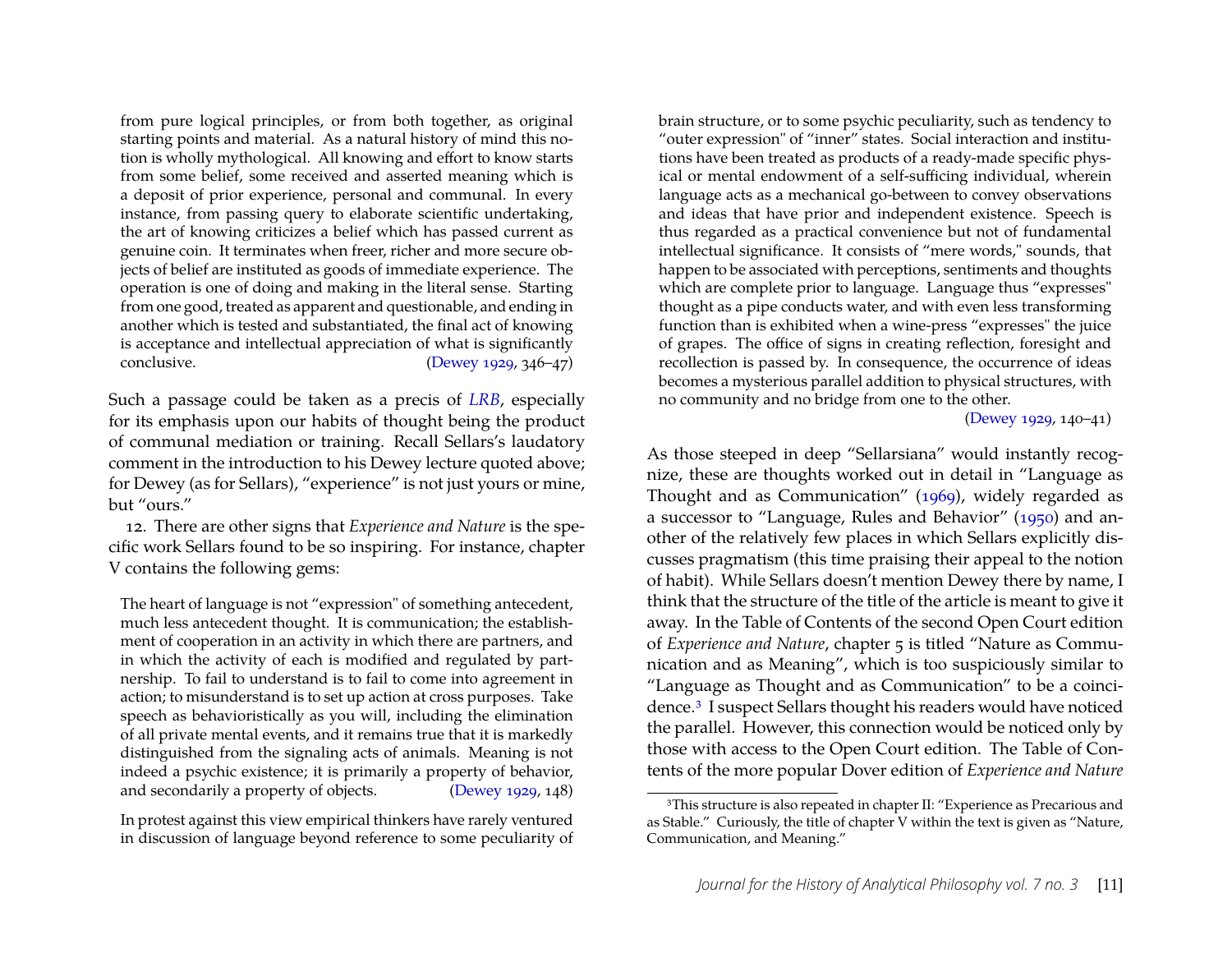gives the title of that chapter as "Meaning, Communication, and as Nature" (an evident transcription error).

13. So it would appear that with "Language, Rules and Behavior", we have the smoking gun linking Sellars to classical pragmatism, not just thematically, but historically as well. As we see from these passages from *Experience and Nature* it is John Dewey who emerges as a key figure in Sellars's transition from his pure pragmatics phase to what we might call his more behavioristically oriented, "Living and Embodied Rules" phase. The relationship between Sellars and the classical pragmatists is a story that is begging to be told, and Olen is chronicling what certainly seems to be its pivotal moment. Yet we hear *none* of this in Olen's book. Rather than being a withering criticism of the work, I prefer to think of this mostly as an opportunity lost, for there are very few people better placed than Olen is to relate the background behind Sellars's apparent move away from a Carnapian (of the straight-edge Iowa faction) to a transgressive Deweyan.

## **3.**

14. Let me close with a couple of smaller but interrelated observations. First, take a look again at the opening of *[LRB](#page-7-1)*.

My purpose in writing this essay is to explore from the standpoint of what might be called a philosophically oriented behavioristic psychology the procedures by which we evaluate actions as right or wrong, arguments as valid and invalid and cognitive claims as well or ill grounded. More specifically, our frame of reference will be the psychology of rule-regulated behavior, or rather, since such a science as yet hardly exists, it will be such anticipations of a psychology of the so-called higher processes as can be precipitated from common sense by the reagents synthesized by the naturalistic revolution in psychology instituted within the memory and with the vigorous assistance of the man to whom this volume is dedicated. (*[LRB](#page-7-1)*, 289)

In his Deweyan turn, Sellars is telling us that not only must the notions of epistemology somehow be incorporated into a future *normative science*, so too must the central concepts of logic. Thus the break from Carnap is complete. Rather than a mere free play of symbols (such as might be indulged in by a mathematician), logic is actually tethered to empirical considerations. I think that Olen occasionally loses sight of this when he boxes logic together with math as realms governed by an "internal" conception of normativity.

Sellars' early conception of language and linguistic rules, one that embraces the conception of a rule found in logic and mathematics, exhibits what I've called an internal conception of normativity. Compared to the conception of normativity found in Sellars' later work, this is a relatively 'flat' notion, one divorced from actual usage, explicit connections with action, and does not require the explanatory resources of the behavioral or social sciences. (157)

As Sellars begins to see, this is wrong about logic. The natural languages into which we are enculturated contain evident relations of entailment, both formal and material, and it is in part the job of a logician to provide explanations of this "lived" phenomenon. One way to explain "lived" entailment might be to model it upon stipulated entailment relationships within an artificial language.[4](#page-6-0) What Sellars comes to see, then, is how answerable these artificial languages need to be, to *factual* concerns about *natural* "lived" entailment (see also Sellars's discussion of codes and languages in section II of *[EPM](#page-7-5)*.) The normativity that animates logic is not at all as Olen describes: "a relatively 'flat' notion, one divorced from actual usage." And artificial languages cannot be seen in the way that Carnap seemed to see them—as a Leibnizian *characteristica universalis* with the potential for perfecting and replacing natural language; instead, artificial

<span id="page-6-0"></span><sup>4</sup>By the way, this isn't the only possible way to model entailment; for instance, Peirce (who also saw the need for normative sciences) attempts to give us *diagrammatical* models of entailment with his existential graphs—or what he calls his "moving pictures of thought." [\(Peirce 1933,](#page-7-9) 11)